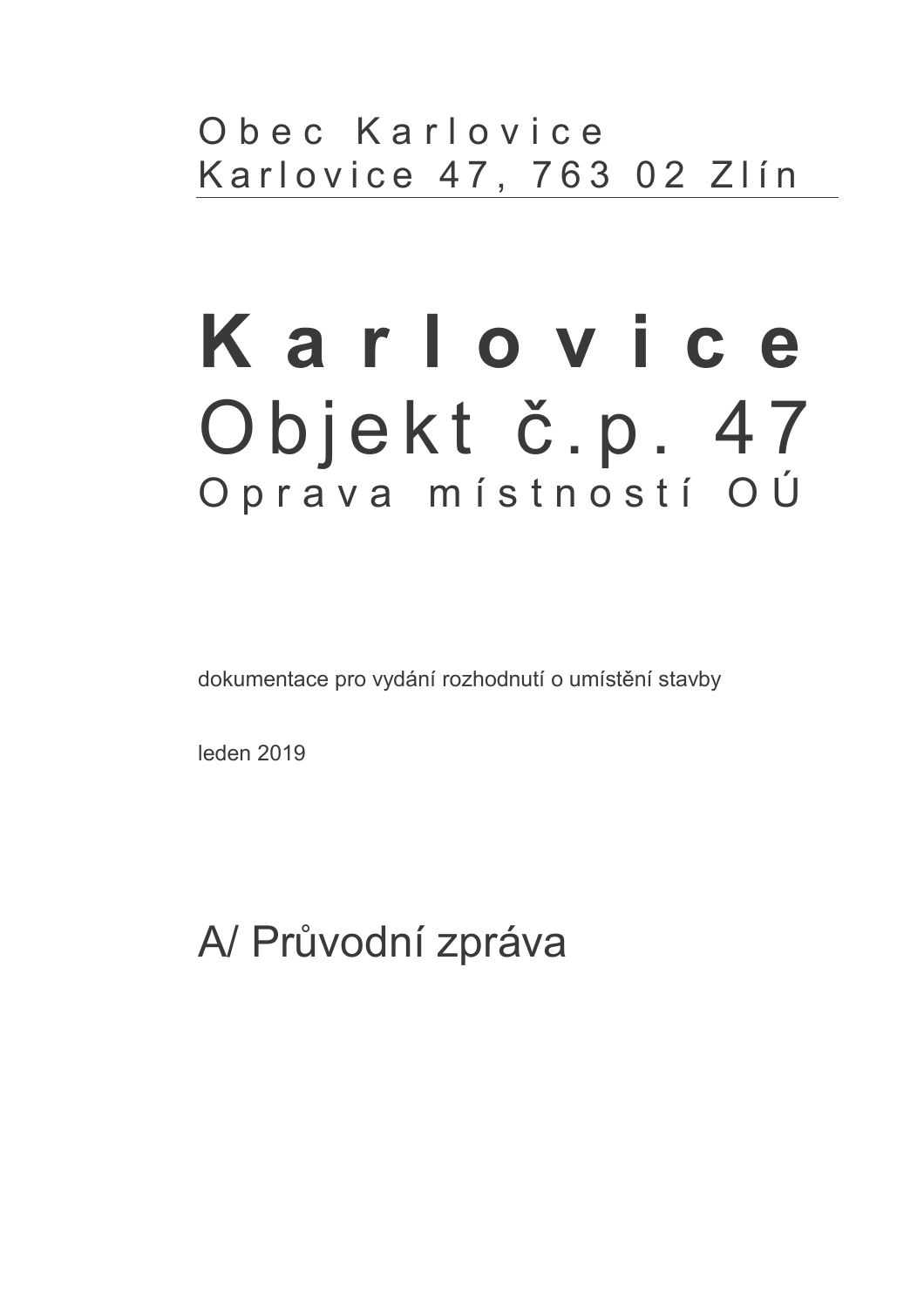Dokumentace je zpracována dle Přílohy č. 1 - Vyhlášky č. 405/2017 Sb., kterou se mění Vyhláška č. 499/2006 Sb., - O dokumentaci staveb - rozsah a obsah dokumentace pro vydání rozhodnutí o umístění stavby

## Obsah průvodní zprávy

| 2. ČLENĚNÍ STAVBY NA OBJEKTY A TECHNICKÁ A TECHNOLOGICKÁ  ZAŘÍZENÍ3 |  |
|---------------------------------------------------------------------|--|
|                                                                     |  |

## 1. IDENTIFIKAČNÍ ÚDAJE

## 1.1 ÚDAJE O STAVBĚ

| Název akce:                  | Karlovice, objekt č.p. 47,<br>Úprava místností OÚ                |
|------------------------------|------------------------------------------------------------------|
| Místo:                       | Karlovice                                                        |
| Obec:                        | Karlovice (587052)                                               |
| Katastrální území:           | Karlovice (663379)                                               |
| Čísla dotčených parcel:      | Viz kap.3                                                        |
| Kraj:<br>Stupeň dokumentace: | Zlínský<br>Dokumentace pro vydání rozhodnutí pro umístění stavby |

## 1.2 ÚDAJE O ŽADATELI

| Investor:  |  |  |  |  |
|------------|--|--|--|--|
| Se sídlem: |  |  |  |  |
| IČO        |  |  |  |  |
| DIČ        |  |  |  |  |

**Obec Karlovice** Karlovice 47, 763 02 Zlín 46276076 46276076

## 1.3 ÚDAJE O ZPRACOVATELI DOKUMENTACE

Ing. Věra Řehůřková, č.a.1301724 (AI) Architektonicko-stavební řešení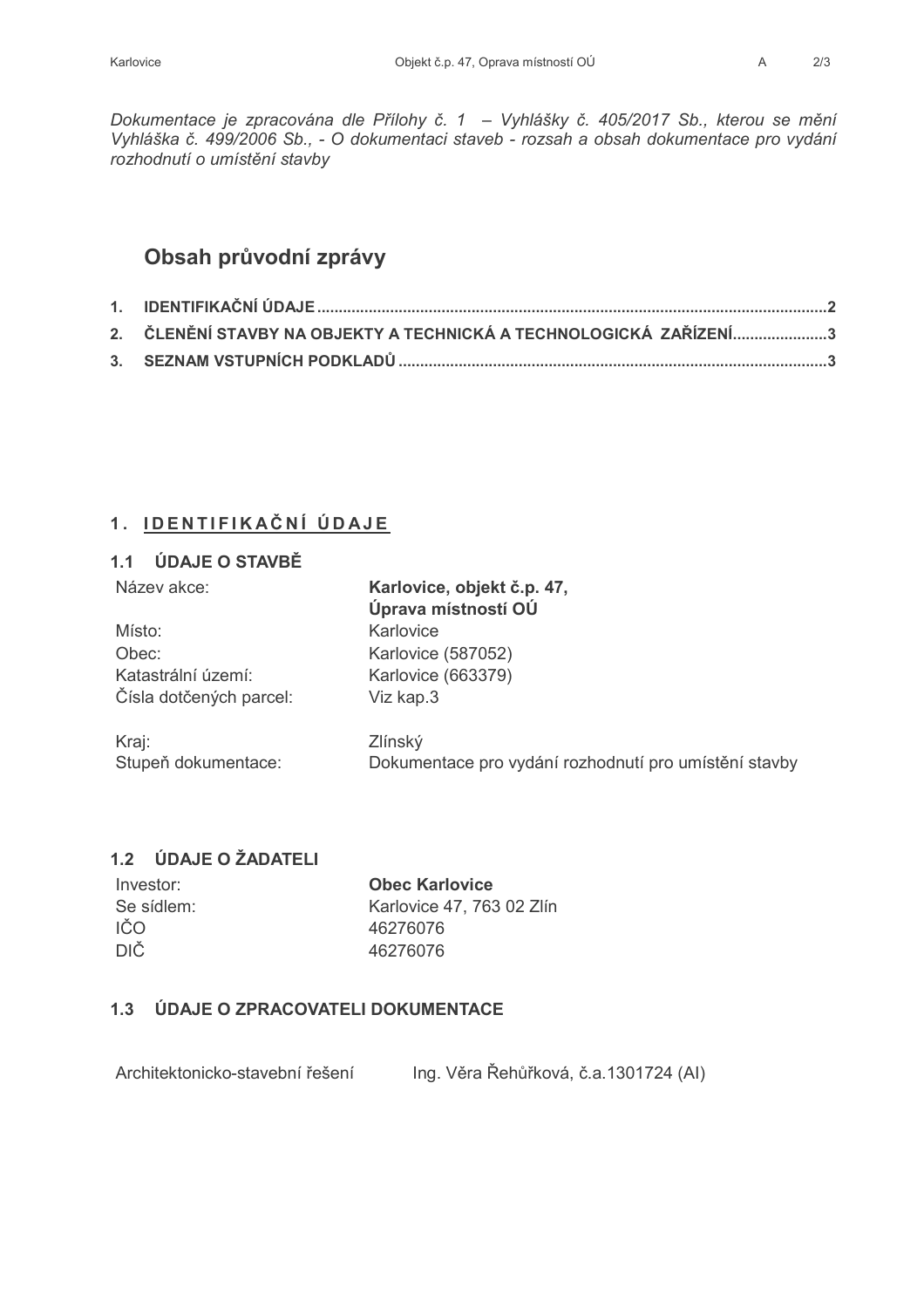## ČLENĚNÍ STAVBY NA OBJEKTY A TECHNICKÁ A  $2.$ TECHNOLOGICKÁ ZAŘÍZENÍ

Stavba je členěná na: SO 01 Objekt č.p. 47

Technická a technologická zařízení - nejsou navrhována.

## 3. SEZNAM VSTUPNÍCH PODKLADŮ

- Snímky z pozemkových map a výpis z katastru nemovitostí  $\mathbf{r}$  .
- Požadavky investora na účely místností
- Podklady z jednotné digitální technické mapy (JDTM) Kraje Zlín

Dotčené parcely

| parcelní číslo //druh<br>pozemku // způsob využití | výměra<br>m | vlastník           |
|----------------------------------------------------|-------------|--------------------|
| 98//zastavěná plocha a<br>nádvoří// stavba č.p. 47 |             | 555 Obec Karlovice |

## Sousední parcely

| parcelní číslo //druh     | výměra | vlastník              |  |  |
|---------------------------|--------|-----------------------|--|--|
| pozemku // způsob využití | m      |                       |  |  |
| 99//zahrada               |        | 1112 Obec Karlovice   |  |  |
| 100/1//ostatní plocha     |        | 1718   Obec Karlovice |  |  |

Ve Zlíně 01/2019 Ing. Věra Řehůřková  $\overline{A}$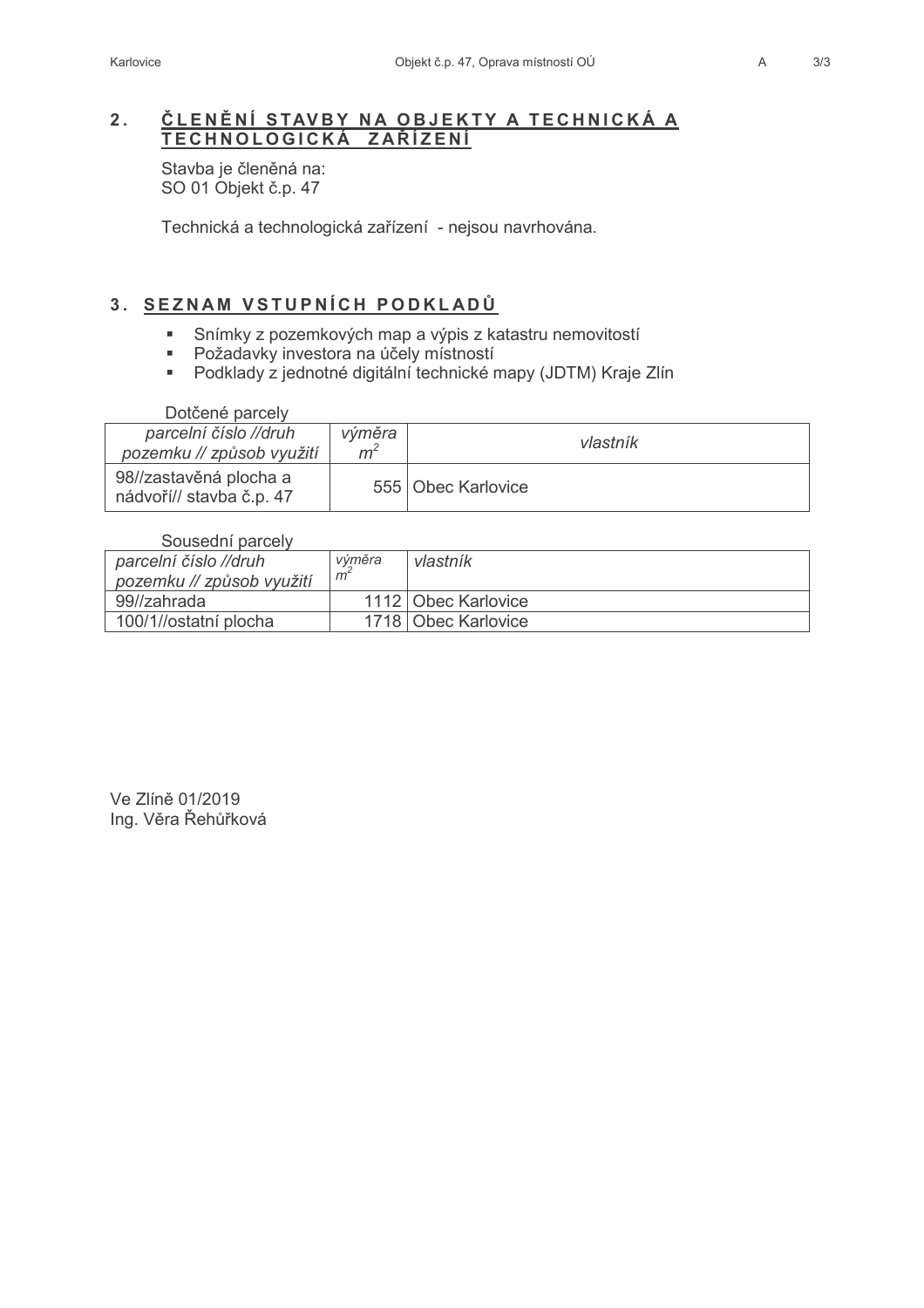# Karlovice Objekt č.p. 47 Oprava místností OÚ

dokumentace pro vydání rozhodnutí o umístění stavby

leden 2019

B/ Souhrnná technická zpráva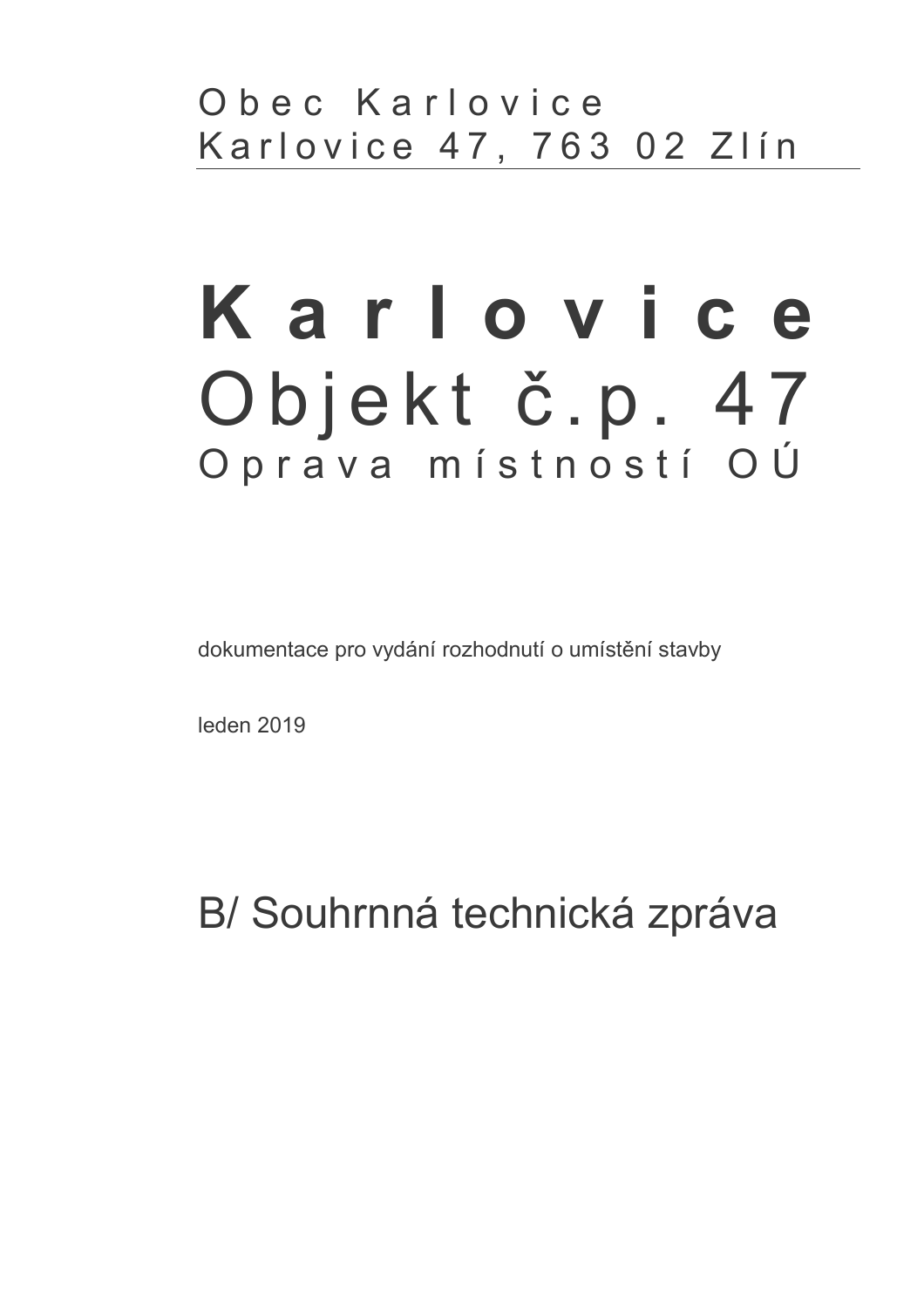Dokumentace je zpracována dle Přílohy č. 1 – Vyhlášky č. 405/2017 Sb., kterou se mění<br>Vyhláška č. 499/2006 Sb., - O dokumentaci staveb - rozsah a obsah dokumentace pro vydání rozhodnutí o umístění stavby.

Názvy odstavců jsou uváděny ve zkrácené verzi, tak aby odpovídaly obsahu a rozsahu stavby

## **OBSAH:**

|             |              | a)            |                                                                                        |  |
|-------------|--------------|---------------|----------------------------------------------------------------------------------------|--|
|             |              | b)            |                                                                                        |  |
|             |              | $\mathsf{c})$ | informace o vydaných rozhodnutí o povolení výjimky z obecných požadavků na             |  |
|             |              | d)            | informace o tom, zda a v jakých částech dokumentace jsou zohledněny podmínky           |  |
|             |              | e)            | výčet a závěry provedených průzkumů a rozborů (geologický průzkum, hydrogeologický     |  |
|             |              | f)            |                                                                                        |  |
|             |              | g)            | poloha vzhledem k záplavovému území, poddolovanému území apod. 4                       |  |
|             |              | h)            | vliv stavby na okolní stavby a pozemky, ochrana okolí, vliv stavby na odtokové poměry  |  |
|             |              | i)            |                                                                                        |  |
|             |              | j)            | požadavky na maximální zábory zemědělského půdního fondu nebo pozemků určených         |  |
|             |              | k)            | územně technické podmínky (zejména možnost napojení na stávající dopravní a            |  |
|             |              | $\vert$ )     | seznam pozemků podle katastru nemovitostí, na kterých se stavba umísťuje 5             |  |
|             |              | m)            | seznam pozemků podle katastru nemovitostí, na kterých vznikne ochranné nebo            |  |
| B.2.        |              |               |                                                                                        |  |
|             |              |               |                                                                                        |  |
|             |              |               |                                                                                        |  |
|             |              | a)            |                                                                                        |  |
|             |              | b)            | architektonické řešení – kompozice tvarového řešení, materiálové a barevné řešení6     |  |
|             |              |               |                                                                                        |  |
|             |              |               |                                                                                        |  |
|             |              |               |                                                                                        |  |
|             |              |               |                                                                                        |  |
|             |              |               |                                                                                        |  |
|             |              |               |                                                                                        |  |
|             | <b>B.2.9</b> |               |                                                                                        |  |
|             |              |               | B.2.10 Hygienické požadavky na stavby, požadavky na pracovní a komunální prostředí9    |  |
|             |              |               | B.2.11 Zásady ochrany stavby před negativními účinky vnějšího prostředí10              |  |
| <b>B.3.</b> |              |               |                                                                                        |  |
|             |              | a)            |                                                                                        |  |
|             |              |               |                                                                                        |  |
| <b>B.4.</b> |              |               |                                                                                        |  |
|             |              | a)            |                                                                                        |  |
|             |              | b)            |                                                                                        |  |
| B.5.        |              |               |                                                                                        |  |
| <b>B.6.</b> |              |               |                                                                                        |  |
|             |              | a)            | vliv na životní prostředí – ovzduší, hluk, voda, odpady a půda 11                      |  |
|             |              | b)            | vliv na přírodu a krajinu (ochrana dřevin, ochrana památných stromů, ochrana rostlin a |  |
|             |              |               | živočichů apod.), zachování ekologických funkcí a vazeb v krajině, 12                  |  |
|             |              | C)            |                                                                                        |  |
|             |              | d)            | návrh zohlednění podmínek ze závěru zjišťovacího řízení nebo stanoviska EIA,12         |  |
|             |              | e)            | základní parametry způsobu naplnění závěrů o nejlepších dostupných technikách nebo     |  |
|             |              |               |                                                                                        |  |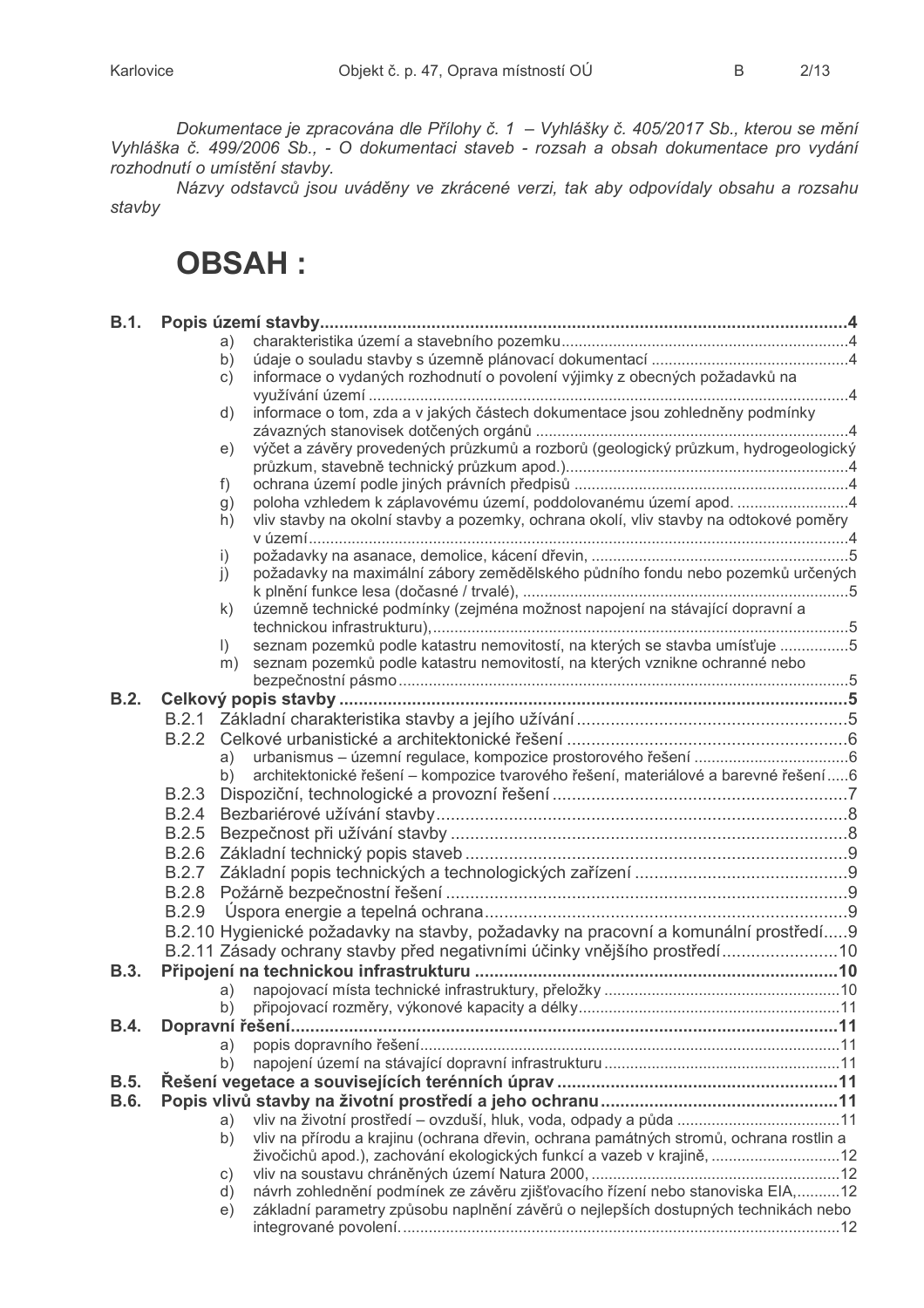|             |    | f) navrhovaná ochranná a bezpečnostní pásma, rozsah omezení a podmínky ochrany           |  |
|-------------|----|------------------------------------------------------------------------------------------|--|
| <b>B.7.</b> |    |                                                                                          |  |
|             |    |                                                                                          |  |
|             | a) | napojení staveniště na stávající dopravní a technickou infrastrukturu, 13                |  |
|             |    | b) ochrana okolí staveniště a požadavky na související asanace, demolice, kácení dřevin, |  |
|             |    |                                                                                          |  |
|             | C) |                                                                                          |  |
|             | d) |                                                                                          |  |
| <b>B.9.</b> |    |                                                                                          |  |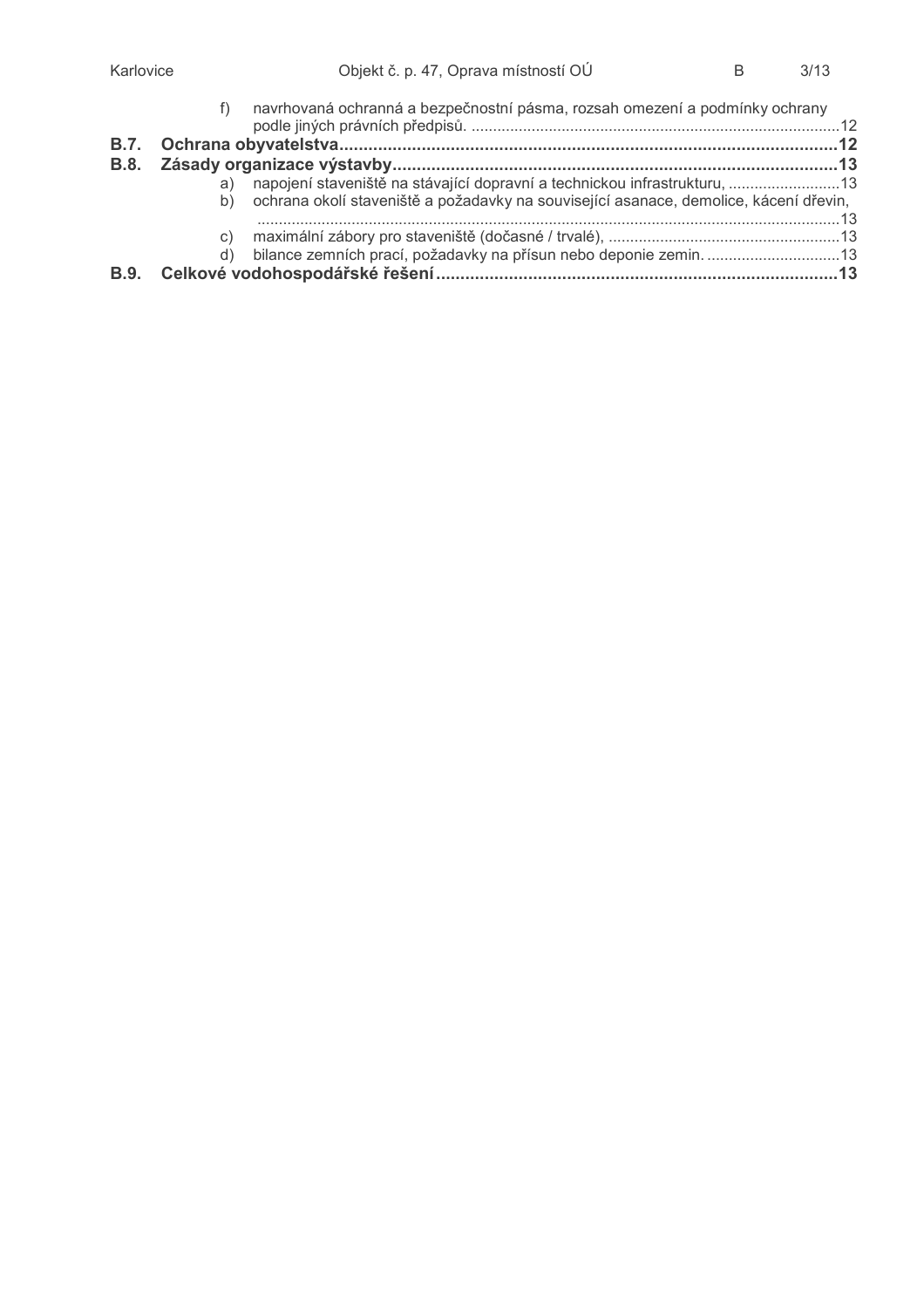$\mathsf{R}$ 

## **B.1. POPIS ÚZEMÍ STAVBY**

#### $a)$ charakteristika území a stavebního pozemku

Objekt č.p. 47 se nachází v obci na jejím východním konci. Pozemek v místě objektu je mírně svažitý směrem SV-JZ.

#### $\mathsf{b}$ údaje o souladu stavby s územně plánovací dokumentací

Stávající stavba je v souladu s platným Územním plánem, žádné výjimky nejsou povoleny.

## $\mathbf{C}$ informace o vydaných rozhodnutí o povolení výjimky z obecných požadavků na využívání území

Stávající stavba je v souladu s platným Územním plánem, žádné výjimky nejsou povoleny.

## informace o tom, zda a v jakých částech dokumentace jsou zohledněny d) podmínky závazných stanovisek dotčených orgánů

o vviádření nebylo požádáno, jedná se o stavební úpravu vnitřní dispozice

## výčet a závěry provedených průzkumů a rozborů (geologický průzkum,  $e)$ hydrogeologický průzkum, stavebně technický průzkum apod.)

průzkumy nebyly zpracovány, jedná se o stavební úpravy uvnitř objektu

Stavebně historický průzkum není zpracován.

#### $f$ ochrana území podle jiných právních předpisů

Pozemek neleží v památkové zóně.

#### poloha vzhledem k záplavovému území, poddolovanému území apod.  $g)$

Záplavové území se v okolí objektu ani v těsné blízkosti nenachází (orientační údaje převzaté z www. dibavod.cz - geodatabáze VÚV TGM, oddělení geografických informačních systémů a kartografie)

## vliv stavby na okolní stavby a pozemky, ochrana okolí, vliv stavby na  $h)$ odtokové poměry v území

Stavební úpravy uvnitř dispozice objektu č.p. 47 a jejich provoz nemění stávající situaci vlivu stavby na okolí a okolní pozemky.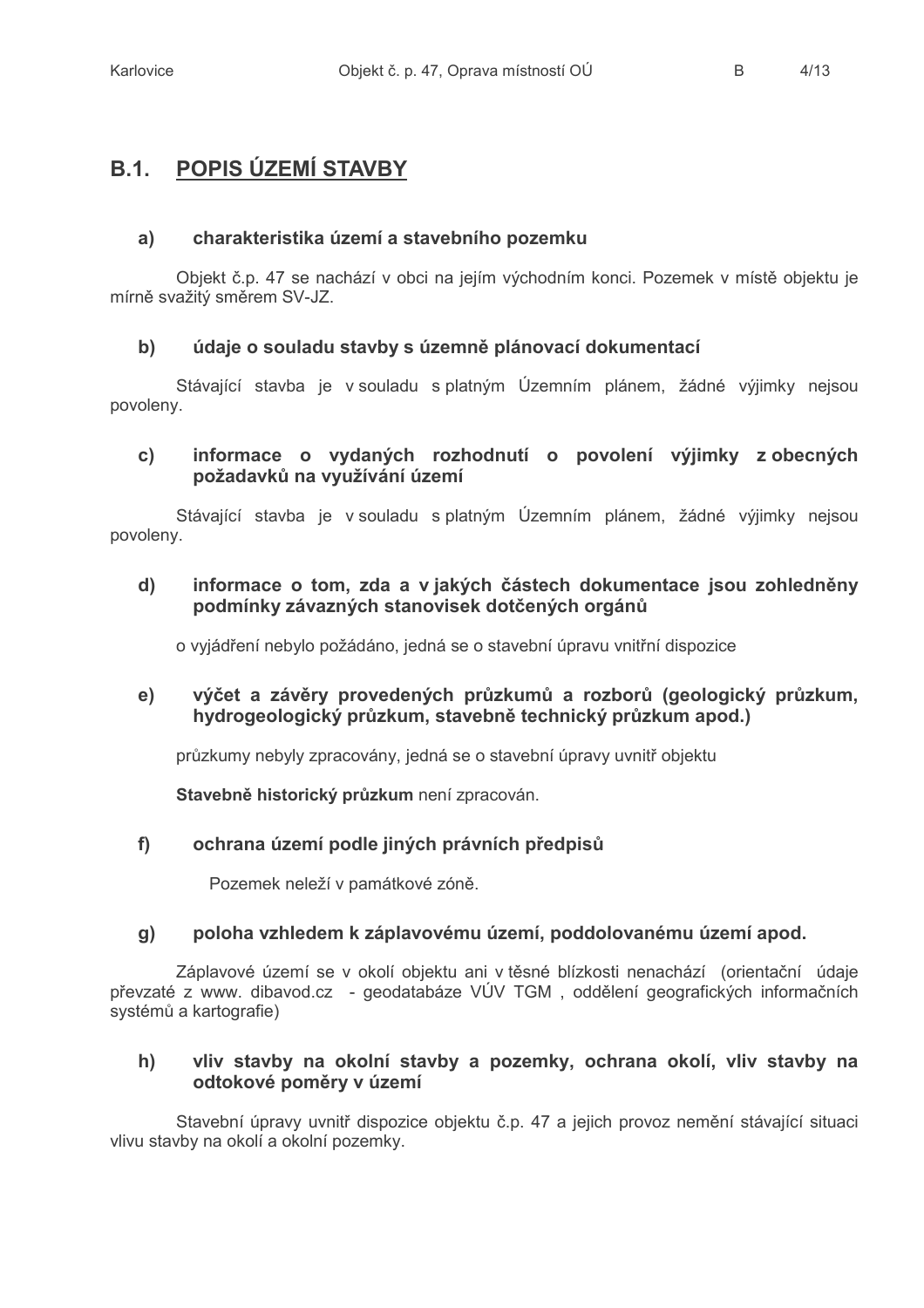#### požadavky na asanace, demolice, kácení dřevin,  $\mathbf{i}$

Budou prováděny pouze stavební úpravy uvnitř objektu. Nebudou prováděny demolice, nebude prováděno kácení dřevin.

## požadavky na maximální zábory zemědělského půdního fondu nebo  $j)$ pozemků určených k plnění funkce lesa (dočasné / trvalé),

nebudou prováděny zábory. Jedná se o stavební úpravy uvnitř objektu.

## $\mathbf{k}$ územně technické podmínky (zejména možnost napojení na stávající dopravní a technickou infrastrukturu),

## Napojení na dopravní infrastrukturu:

neřeší se. Jedná se o stavební úpravy uvnitř objektu. Stávající objekt je dopravně napojen na místní komunikaci

## Napojení na technickou infrastrukturu:

neřeší se. Jedná se o stavební úpravy uvnitř objektu. Stávající objekt je dopravně napojen na technickou infrastrukturu obce

## $\mathbf{I}$ seznam pozemků podle katastru nemovitostí, na kterých se stavba umísťuje

Katastrální území Karlovice (663379)

| Parcela | Vlastnické právo                            | Výměra<br>$\rm (m^2)$ | Druh pozemku           |                                                            | Číslo<br>LV |
|---------|---------------------------------------------|-----------------------|------------------------|------------------------------------------------------------|-------------|
| 98st.   | Obec Karlovice, č.p. 47,<br>76302 Karlovice | 555                   | zastavěná<br>a nádvoří | stavba<br>$\sim$ plocha $ e^{c.p.}$ občanského<br>vybavení | 10001       |

## $m)$ seznam pozemků podle katastru nemovitostí, na kterých vznikne ochranné nebo bezpečnostní pásmo

nejsou

#### **CELKOVÝ POPIS STAVBY**  $B.2.$

#### **B.2.1** Základní charakteristika stavby a jejího užívání

- Nová stavba nebo změna dokončené stavby  $a)$ jedná se o změnu dokončené stavby
- $\mathbf{b}$ Účel užívání stavby

jedná se o stávající stavbu občanského vybavení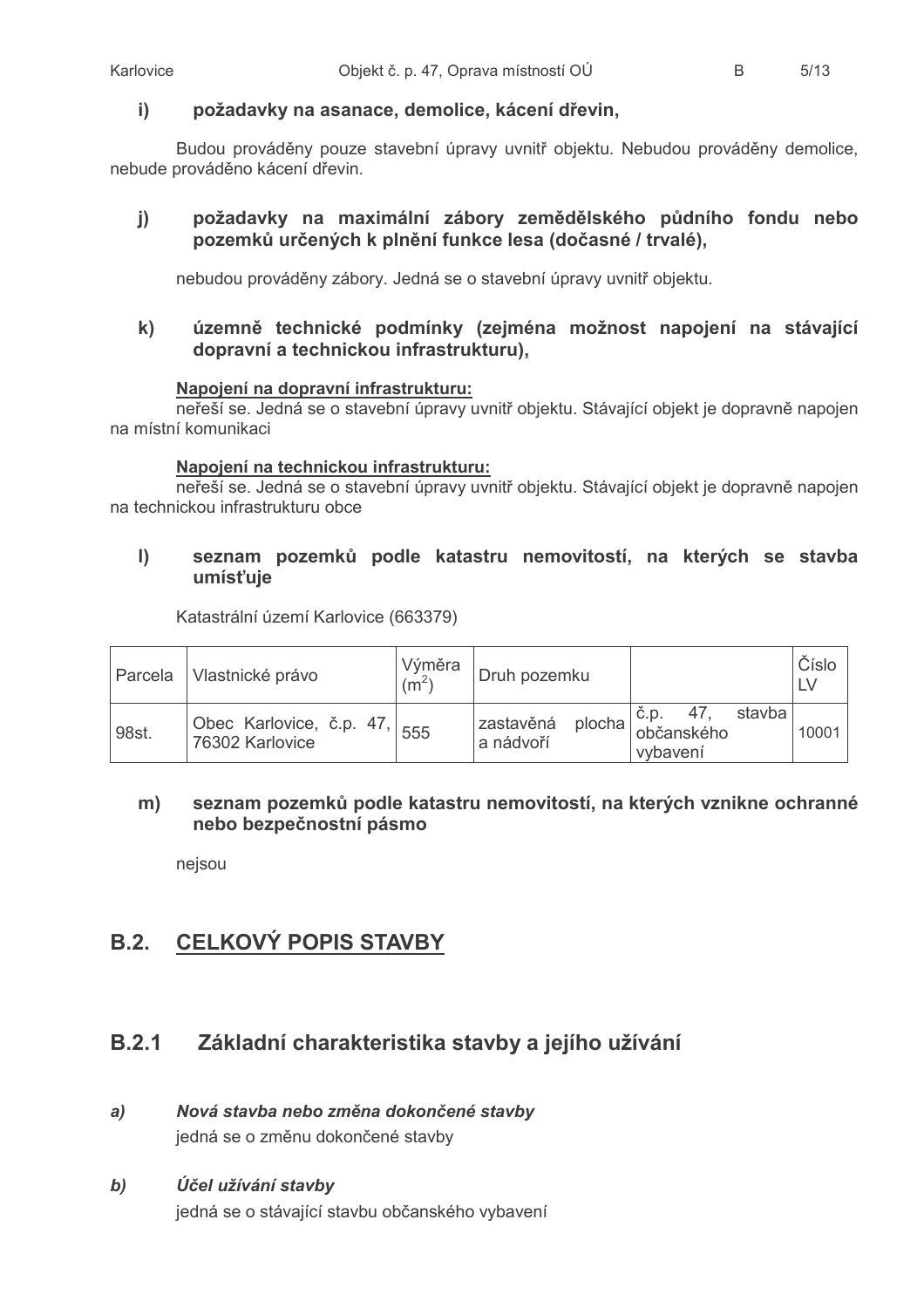$\mathsf{R}$ 

#### $\mathbf{C}$ Trvalá nebo dočasná stavba

jedná se o stavbu trvalou.

## Informace o vydaných rozhodnutích o povolení výjimky z technických požadavků  $\boldsymbol{d}$ na stavby a technických požadavků zabezpečujících bezbariérové užívání stavby

stávající stav objektu umožňuje přístup občanům s omezeným pohybem. Stávající stavba ale není koncipována jako bezbariérová.

Informace o tom, zda a v jakých částech dokumentace jsou zohledněny podmínky  $e)$ závazných stanovisek dotčených orgánů hez stanovisek

## $f$ ochrana stavby podle jiných právních předpisů není

#### $g)$ navrhované parametry stavby:

jedná se o objekt občanské vybavenosti - obecní úřad. V této dokumentaci jsou pouze dispozičně upravovány dvě místnosti, které nemění parametry stavby.

#### $h$ Základní bilance stavbv

jedná se o změnu stávající stavby, která se ale nevyvolává změny v potřebě energií Tato kapitola není řešena

#### Základní předpoklady výstavby (časové údaje o realizaci stavby, členění na etapy)  $\boldsymbol{i}$

Zaháiení realizace stavby:  $II$   $O$  /2019 Dokončení realizace stavby: III.Q./2019 Stavba bude realizována jako jeden celek

#### $\ddot{\mathbf{l}}$ Orientační náklady stavby

nejsou stanoveny, budou upřesněny v dalším stupni projektové dokumentace.

#### Celkové urbanistické a architektonické řešení **B.2.2**

#### urbanismus – územní regulace, kompozice prostorového řešení  $a)$

není řešeno. Jedná se o menší stavební úpravu vnitřní dispozice, není zasahováno do obvodových stěn.

## architektonické řešení – kompozice tvarového řešení, materiálové a  $\mathbf{b}$ harevné řešení

jedná se o změnu ve vnitřní dispozici místností objektu občanské vybavenosti - v prostorách obecního úřadu. Změnou nejsou dotčeny obvodové stěny ani otvory.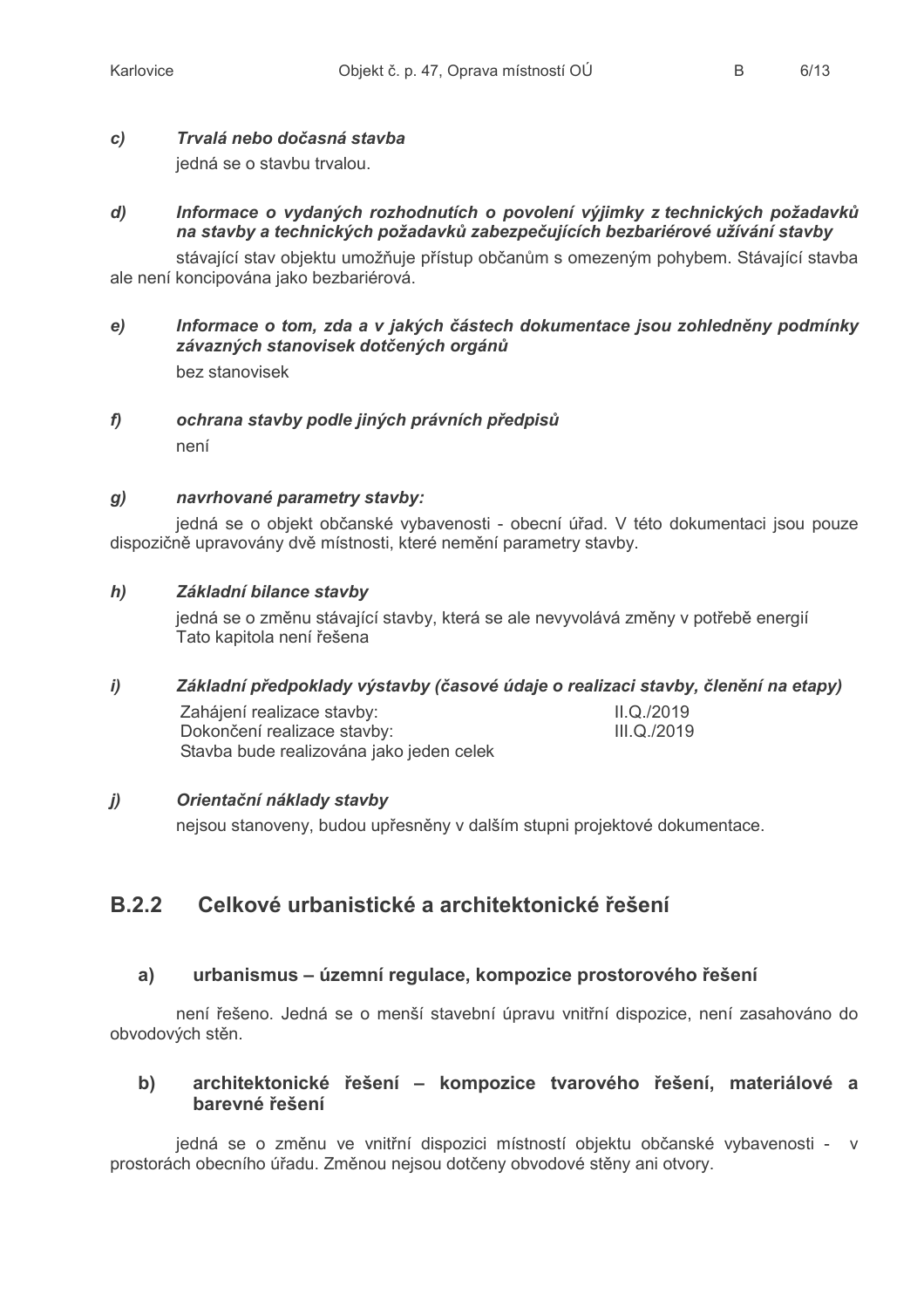$\mathsf{B}$ 

## Dispoziční, technologické a provozní řešení  $B.2.3$

## SO 01 Objekt č.p. 47

v objektu jsou v současné době prostory (místnosti) bez využití.



prázdné místnosti bez využití

Nové prostory budou sloužit pro účely obecního úřadu.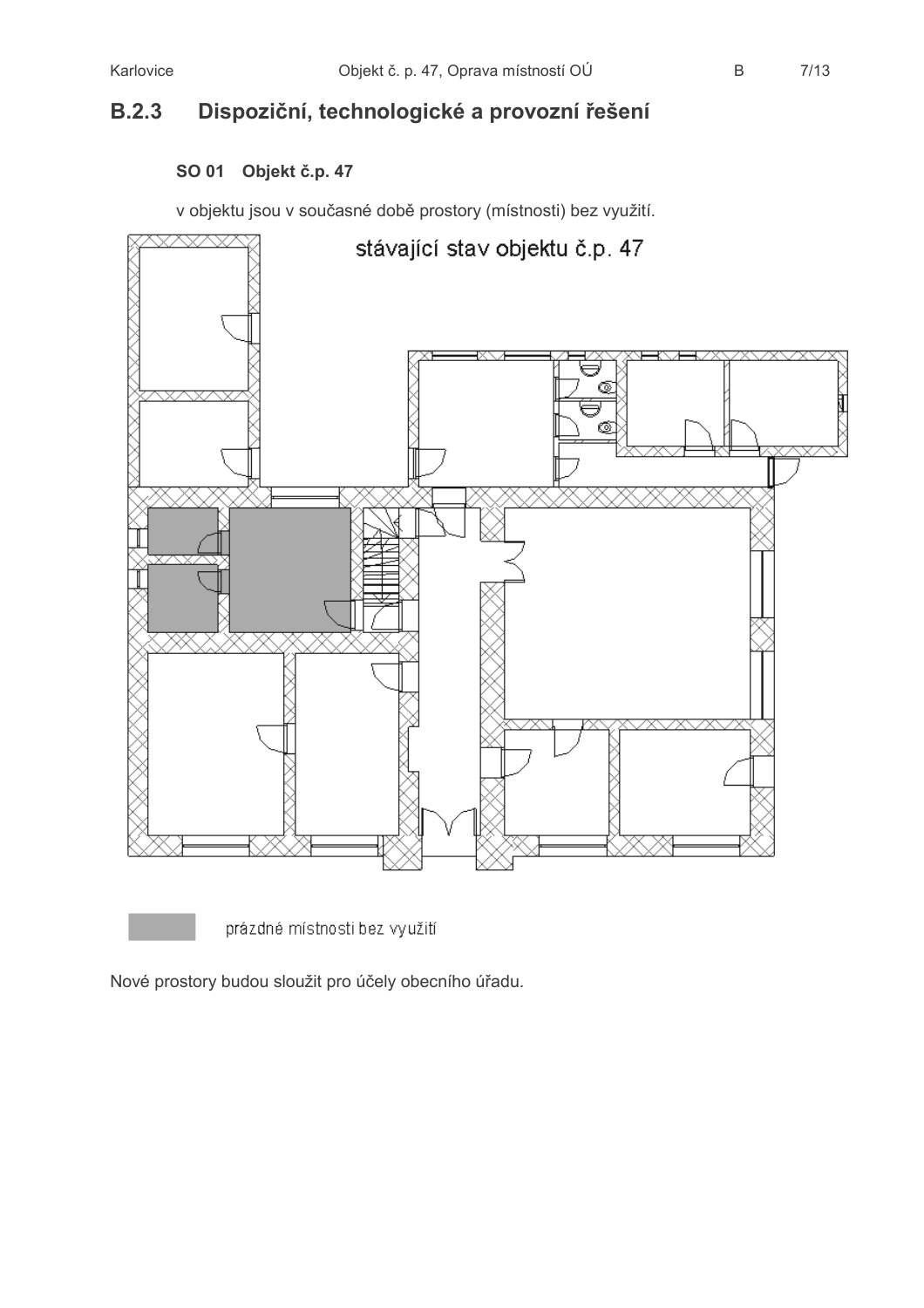

nové dispoziční řešení

## $B.2.4$ Bezbariérové užívání stavby

stávající stav objektu umožňuje přístup občanům s omezenou schopností pohybu. Ale jako celek stávající stavba není koncipována jako bezbariérová.

## Bezpečnost při užívání stavby  $B.2.5$

Bezpečnost při užívání objektu a jeho technického vybavení bude zajištěna seznámením pracovníků (uvolněných i neuvolněných) s návody k použití prvků technického vybavení a jejich pravidelnými kontrolami, revizemi a odbornými opravami.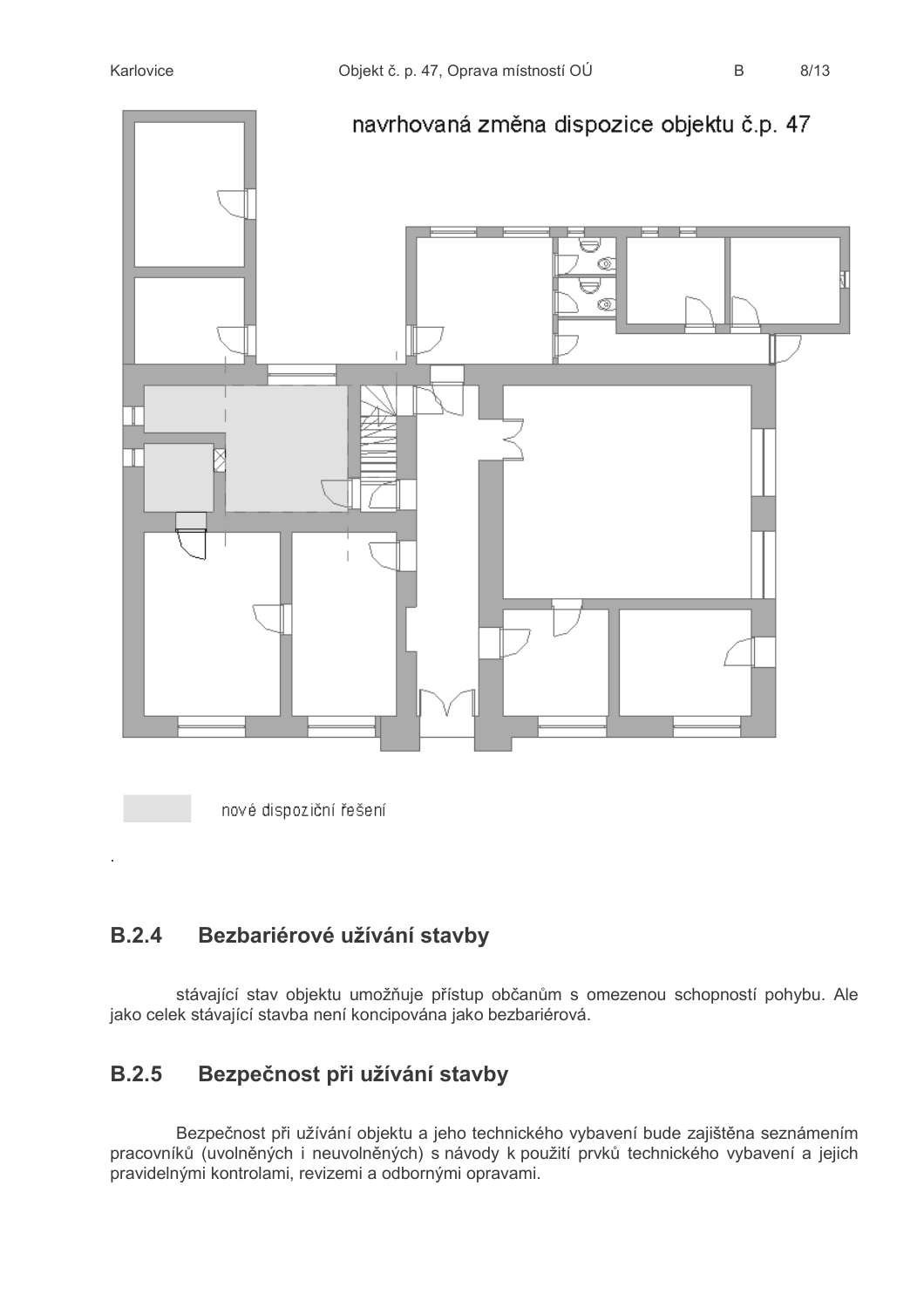$\mathsf{R}$ 

#### Základní technický popis staveb  $B.2.6$

## Stavební objekt

## SO01 Oprava místností OÚ

V obiektu občanské vybavenosti v části vyčlenění pro činnost obecního úřadu budou prováděny tyto základní stavební úpravy: vybourání stěny, zazdění dveřního otvoru, vybourání nového dveřního otvoru. Při stavebním zásahu do nosných stěn budou použity ocelové nosníky jako překlady.

Současně budou provedeny stavební úpravy stěn, stropů a podlahových konstrukcí a krycích vrstev podlah v těchto prostorách.

Součástí těchto stavebních úprav budou i stavební úpravy stávajících místností kanceláří OÚ - oprava omítek stěn, oprava podlahové konstrukce a výměna podlahové krytiny, montáž skládaných podhledů a oprava stropní konstrukce. V návaznosti na podhledy budou vyměněno osvětlení.

Současně budou provedeny stavební opravy stěn, podlahy a stropu ve stávajícím sklepě. Součástí toho bude i nová konstrukce schodiště do sklepa a oprava schodiště a na půdu.

Inženýrské objekty IO: nejsou

Technická infrastruktura není

#### Základní popis technických a technologických zařízení **B.2.7**

Jedná se o stávající funkční objekt. Nejsou řešeny technická ani technologická zařízení

#### $B.2.8$ Požárně bezpečnostní řešení

nebyla zpracována. Jedná se o malý rozsah změn beze změny užívání.

#### **B.2.9** Úspora energie a tepelná ochrana

jedná se o úpravu vnitřní dispozice. Není změna, která by se dotýkala obvodových konstrukcí a vnitřních instalací.

## Hygienické požadavky na stavby, požadavky na pracovní a **B.2.10** komunální prostředí

- zásady řešení parametrů stavby (větrání, vytápění, osvětlení, zásobování vodou, odpadů apod.) a dále zásady řešení vlivu stavby na okolí (vibrace, hluk, prašnost apod.).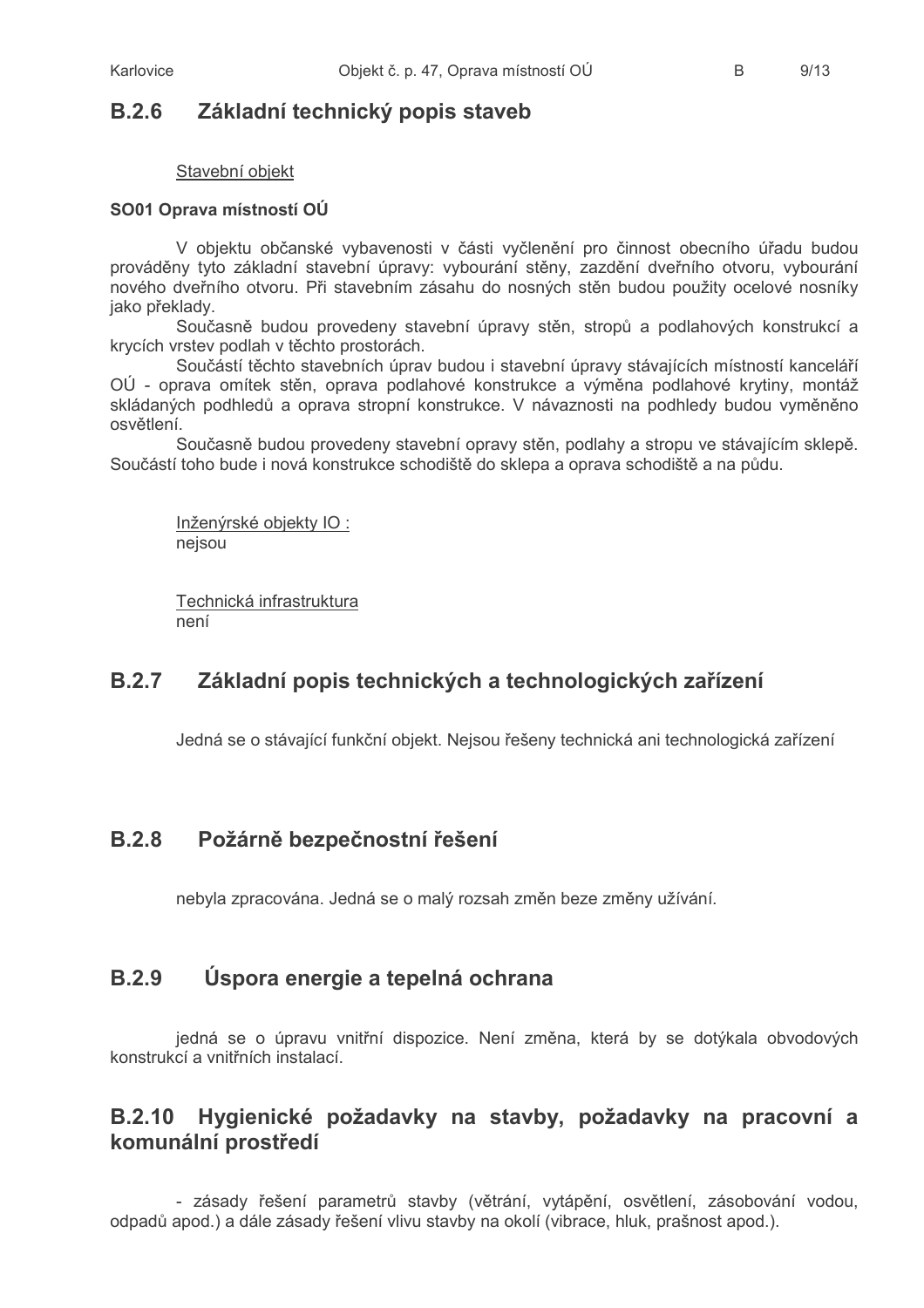## a) Hygienická zařízení

Kanalizace:

zůstává stávající, změna v dispozici vyvolá požadavek na připojení ke stávající kanalizaci objektu místnost čajové kuchyňky.

## b) Prostředí a mikroklima

Vytápění:

ve stávající větší nepoužívané místnosti bylo zajištěno vytápění. Ve dvou menších vytápění nebylo zavedeno. Po dispoziční změně bude zajištěno vytápění elektrickými akumulačními kamny.

Vzduchotechnika a chlazení:

v objektu není. Ve všech prostorách stávajícího objektu je větrání přirozené - okny.

Elektro:

stávající nevyužívané místnosti jsou napojeny na elektrické rozvody objektu. v místnostech jsou světla i zásuvky.

Pro novou dispozici budou provedeny nové rozvody a nové zásuvky a vypínače, nová svítidla

## c) zásobování vodou

Vodovod:

stávající objekt je napojený na vodovodní řad obce. V nové místnosti čajové kuchyňky budou nové vnitřní rozvody vody navázané na stávající rozvod vody v objektu.

## d) odpady a vlivy stavby na okolí

viz kapitola B.6

## Zásady ochrany stavby před negativními účinky vnějšího  $B.2.11$ prostředí

není řešeno. Jedná se o úpravu vnitřní dispozice objektu. Změny nezasáhnou do konstrukcí vnějších stěna.

## **B.3. PŘIPOJENÍ NA TECHNICKOU INFRASTRUKTURU**

#### napojovací místa technické infrastruktury, přeložky a)

není řešeno. Stávající objekt je napojen na technickou infrastrukturu. Není zasahováno do napojení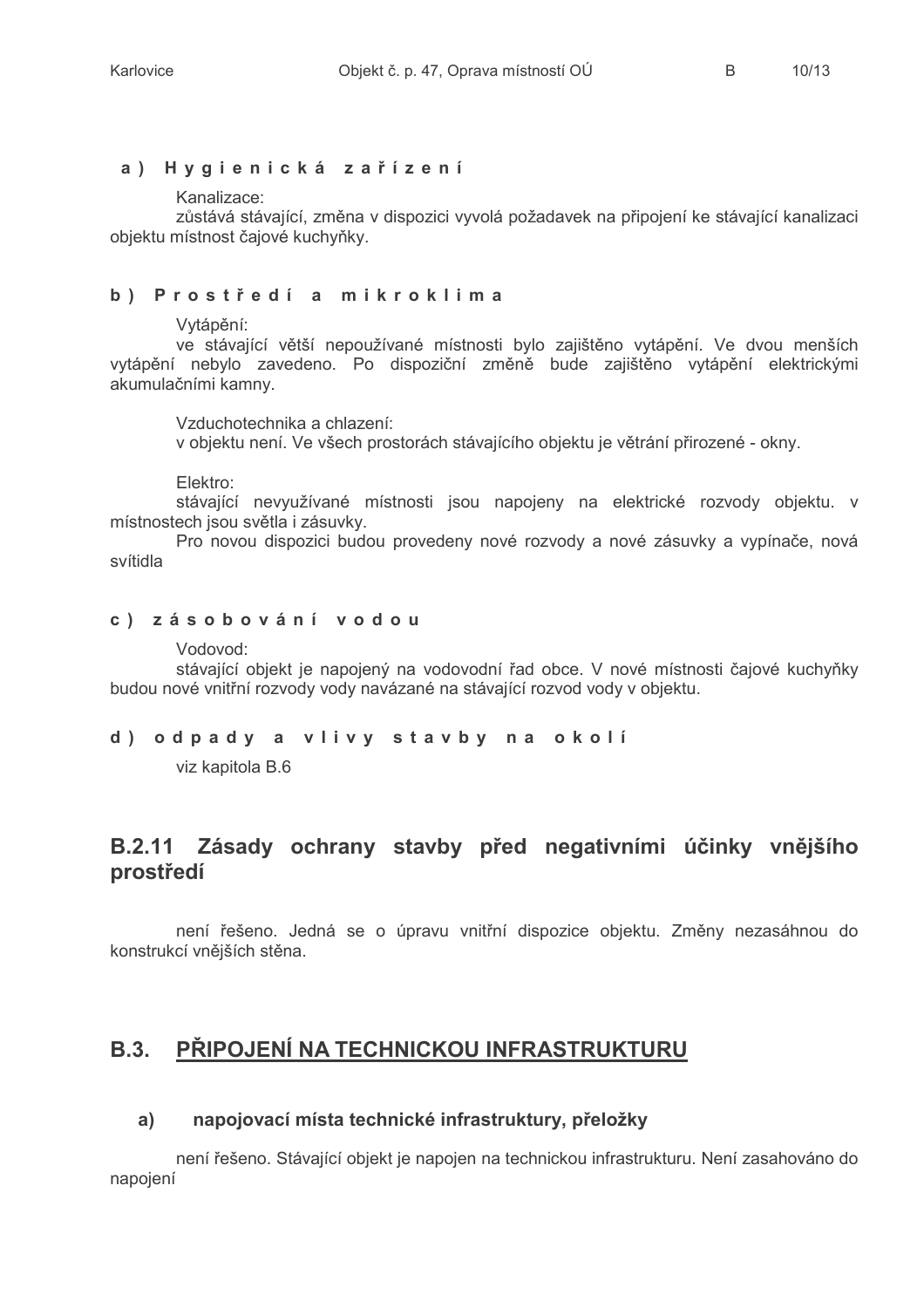#### připojovací rozměry, výkonové kapacity a délky  $\mathbf{b}$

není řešeno. Stávající objekt je napojen na technickou infrastrukturu. Není zasahováno do napojení

## **DOPRAVNÍ ŘEŠENÍ**  $B.4.$

#### popis dopravního řešení  $a)$

není řešeno. Jedná se změnu dispozice v místnostech sloužící jako zázemí obecního úřadu. Nevyvolává změnu potřeb pro nové dopravní řešení

#### napojení území na stávající dopravní infrastrukturu b)

není řešeno. Jedná se změnu dispozice v místnostech sloužící jako zázemí obecního úřadu. Nevyvolává změnu potřeb pro nové dopravní řešení

#### $c)$ Doprava v klidu

není řešeno. Jedná se změnu dispozice v místnostech sloužící jako zázemí obecního úřadu. Nevyvolává změnu potřeby parkování

## ŘEŠENÍ VEGETACE A SOUVISEJÍCÍCH TERÉNNÍCH ÚPRAV  $B.5.$

není řešeno, jedná se o změny ve vnitřní dispozici místností obecního úřadu.

## POPIS VLIVŮ STAVBY NA ŽIVOTNÍ PROSTŘEDÍ A JEHO **B.6. OCHRANU**

#### vliv na životní prostředí – ovzduší, hluk, voda, odpady a půda  $a)$

## Vliv na životní prostředí z hlediska provozu

není řešeno, jedná se o změny ve vnitřní dispozici místností stávajícího objektu občanské vybavenosti beze změny užívání.

## Vliv na životní prostředí z hlediska výstavby

Podle stavebního zákona č. 183/2006 Sb., je třeba vytvořit při stavebních pracích podmínky odpovídající zájmům ochrany životního prostředí. Je třeba dbát zejména na:

## Omezení hlučnosti na stavbě

Negativní vlivy během výstavby budou působit zvýšením hluku a exhalací z dopravy stavebního materiálu. Při stavební činnosti je nutno dodržovat povolené hladiny hluku stanovené NV č. 272/2011 Sb. o ochraně zdraví před nepříznivými účinky hluku a vibrací (hygienický limit je 65 dB/A v době od 7,00 hod do 19,00 hod.). Tyto činnosti je nutné omezit na maximálně 8,5 hod denně. Noční provoz na stavbě bude vyloučen.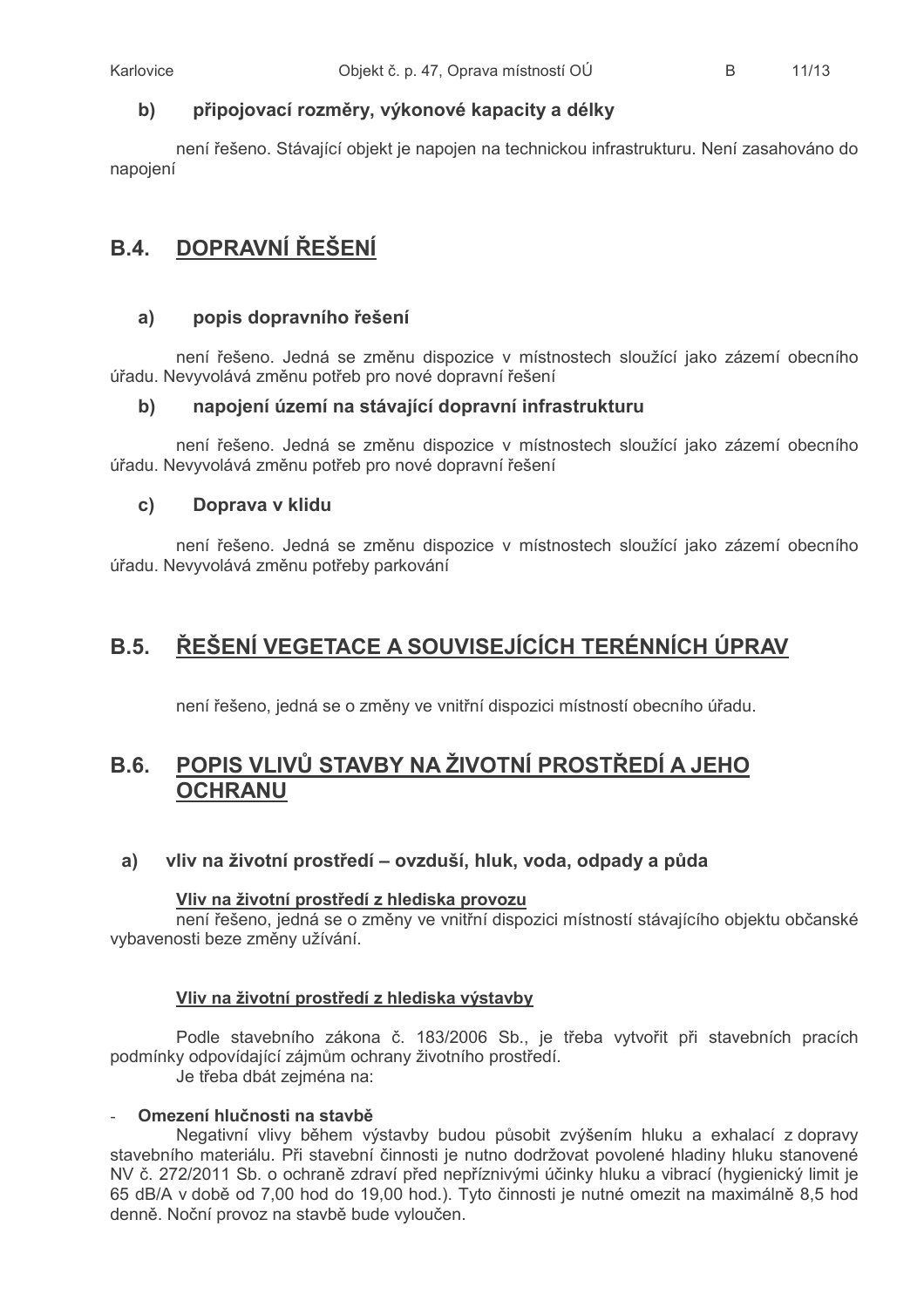## - Ochranu vod před znečištěním hlavně ropnými produkty

Vycházet z dodavatelova Plánu opatření pro případ havarijního zhoršení kvality povrchových a podzemních vod po dobu výstavby:

je stanovit postup při vzniku havárie, směřující k odstranění následků a zabezpečující minimalizaci ohrožení života a majetku.

## Stavbyvedoucí pověřený vedením konkrétní stavby zodpovídá

- za ohlašování havarijního stavu a zajišťování bezpečnosti a ochrany zdraví bezprostředně ohrožených osob;
- za bezodkladné odstranění nebezpečných stavů v provozu, který ohrožuje kvalitu ŽP a bezpečnost a zdraví osob;

## - Odpady při stavbě

Součástí smlouvy mezi investorem a hlavním dodavatelem stavby bude i podmínka, že hlavní dodavatel stavby je zodpovědný za správné nakládání s odpady vznikajícími v průběhu výstavby (vč. odpadů vznikajících činností subdodavatelů na stavbě), vč. jejich následného využití nebo odstranění (tato povinnost bude zapracována do smlouvy o provedení prací).

## $\mathbf{b}$ vliv na přírodu a krajinu (ochrana dřevin, ochrana památných stromů, ochrana rostlin a živočichů apod.), zachování ekologických funkcí a vazeb v krajině.

Stavba nezasahuje do žádného z prvků územního systému ekologické stability.

## c) vliv na soustavu chráněných území Natura 2000,

V blízkosti záměru se nenacházejí evropsky významné lokality soustavy NATURA 2000.

## $\mathbf{d}$ návrh zohlednění podmínek ze závěru zjišťovacího řízení nebo stanoviska EIA.

není řešeno

## $e)$ základní parametry způsobu naplnění závěrů o nejlepších dostupných technikách nebo integrované povolení.

není řešeno

## $f$ navrhovaná ochranná a bezpečnostní pásma, rozsah omezení a podmínky ochrany podle jiných právních předpisů.

ochranná pásma nejsou řešena. Jedná se o změnu vnitřní dispozice stávajícího objektu. Podmínky ochrany podle jiných právních předpisů nejsou stanoveny.

#### $B.7.$ OCHRANA OBYVATELSTVA

není řešena.